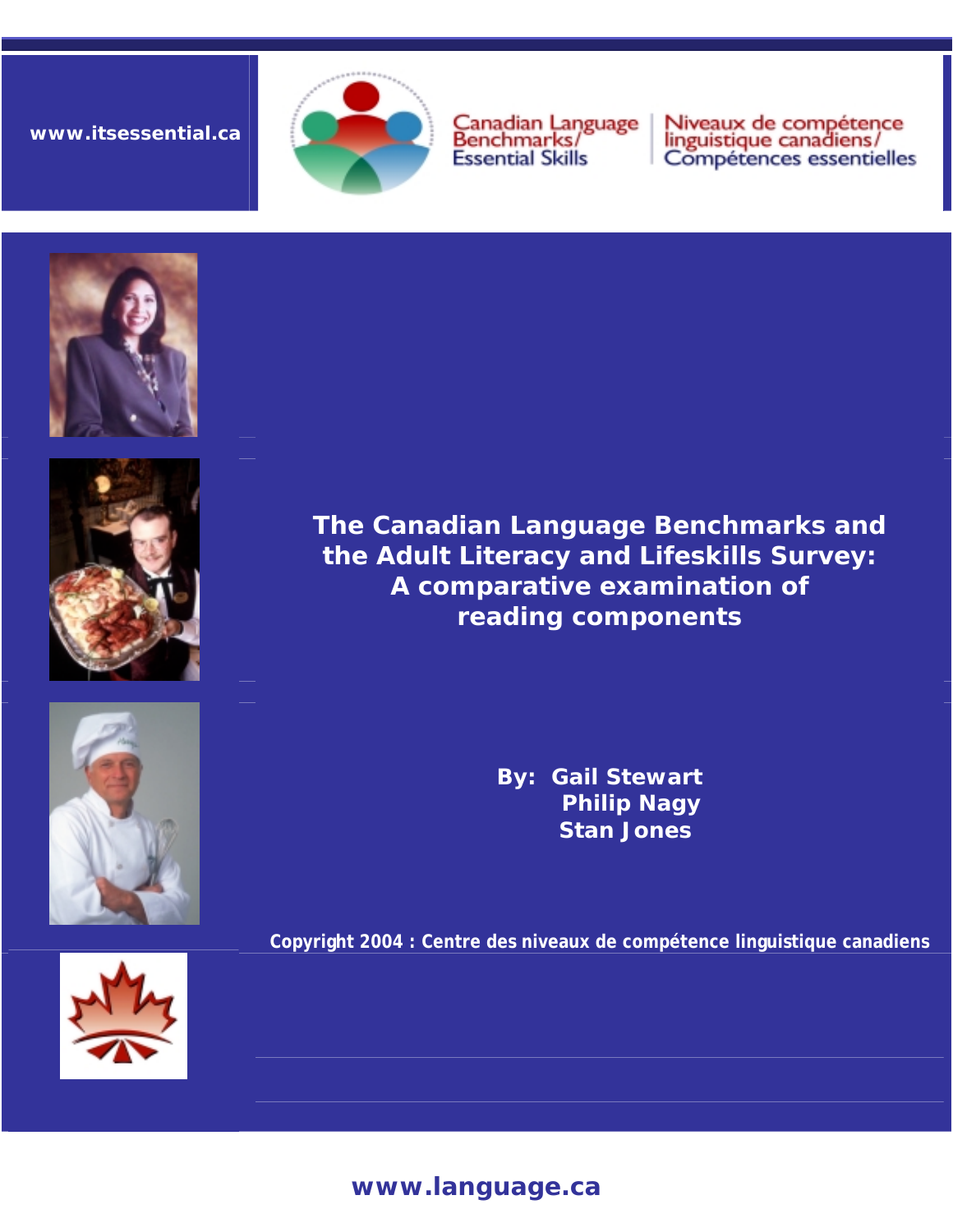Droit d'auteur © April 2004: Centre des niveaux de competence canadiens

Le droit d'auteur donne permission aux utilisateurs de ce document de faire des certaines pages à des fins educatives. La reproduction, par des moyens soit mécaniques soit électoniques à toute autre interdite, sauf avec l'autorisation écrite du:

#### **Centre des niveaux de compétence linquistique canadiens**

200, rue Elgin, pièce 803 Ottawa, Ontario Canada K2P 1L5 Tél : (613) 230 - 7729 Téléc: (613) 230-9305 Courriel: info@language.ca Sie web: www.language.ca

# **Copyright © April 2004: Centre for Canadian Language Benchmarks**

The copyright holder gives permission for users of the document to make copies of selected pages for educational purposes. Reproduction, either mechanical or electronic, for other purpose is prohibited except with written permission from:

#### **Centre for Canadian Language Benchmarks**

200 Elgin Street, Suite 803 Ottawa, Ontario Canada K2P 1L5 Tel : (613) 230 - 7729 Fax: (613) 230-9305 E-mail: info@language.ca Web site: www.language.ca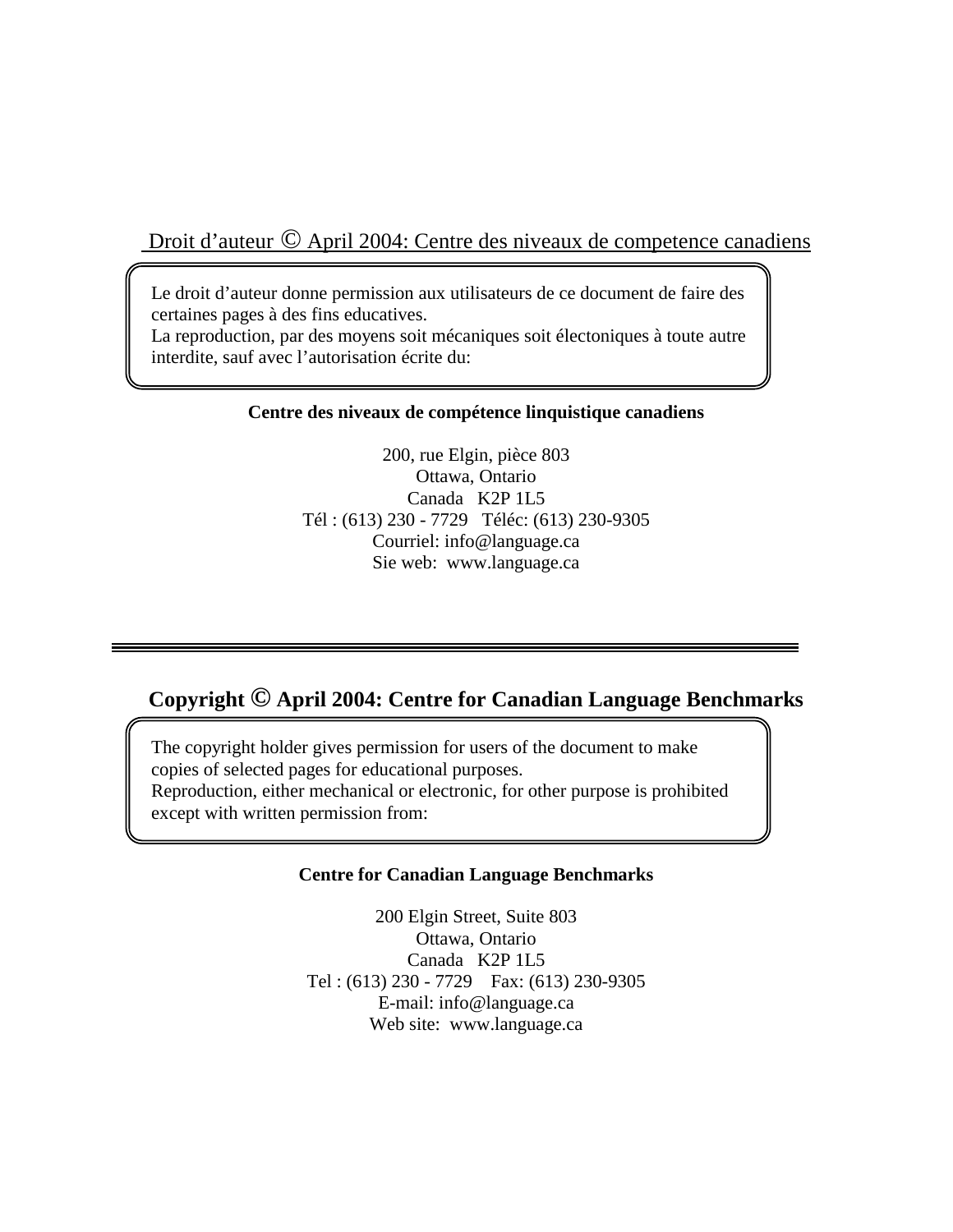## **The Canadian Language Benchmarks and the Adult Literacy and Lifeskills Survey: A comparative examination of reading components**

#### **1. Introduction**

The purpose of this discussion paper is to provide a conceptual comparison of the Canadian Language Benchmarks (CLB) and the Adult Literacy and Lifeskills survey (ALL) frameworks as they relate to adult reading. This comparison is intended to supplement and support an empirical comparison using data from selected instruments based on these respective theoretical perspectives.

We begin with an overview of CLB and ALL, examining the purpose and organization of each framework. We then compare the two under a number of headings, including purpose, construct definition, and scaling. Finally, we conclude with a summary and recommendations for empirical study.

## **2. Overview of the Canadian Language Benchmarks**

#### **2.1. Purpose and Development**

The Canadian Language Benchmarks were created in response to a national call for standardization across English as a Second Language (ESL) programs throughout the country. The document was created to describe levels of ability in ESL in a comprehensive and systematic manner that could be understood and interpreted consistently by language training providers nationwide. The descriptors within the document are intended to inform classroom placement, curriculum development and outcomes criteria.

The Canadian Language Benchmarks were developed and refined over a five-year period. The initiative began in 1995 with the creation of a draft document (Citizenship and Immigration Canada, 1995). Revisions to this draft document were informed by results of a national fieldtesting initiative, by the collaborative efforts of a national working group, and by research undertaken by the developers of the first CLB-based assessment, the Canadian Language Benchmarks Assessment (CLBA) (Peirce & Stewart, 1997).

In 1996, the Canadian Language Benchmarks Working Document (Citizenship and Immigration Canada, 1996) was produced. This version of the benchmarks included more detailed descriptors of task requirements and performance criteria. For four years, this working document was used in the field to inform classroom placement and instruction. Subsequently another revision was undertaken to produce the current version, the CLB 2000 (Centre for Canadian Language Benchmarks, 2000a). The comparative discussion in this report is based on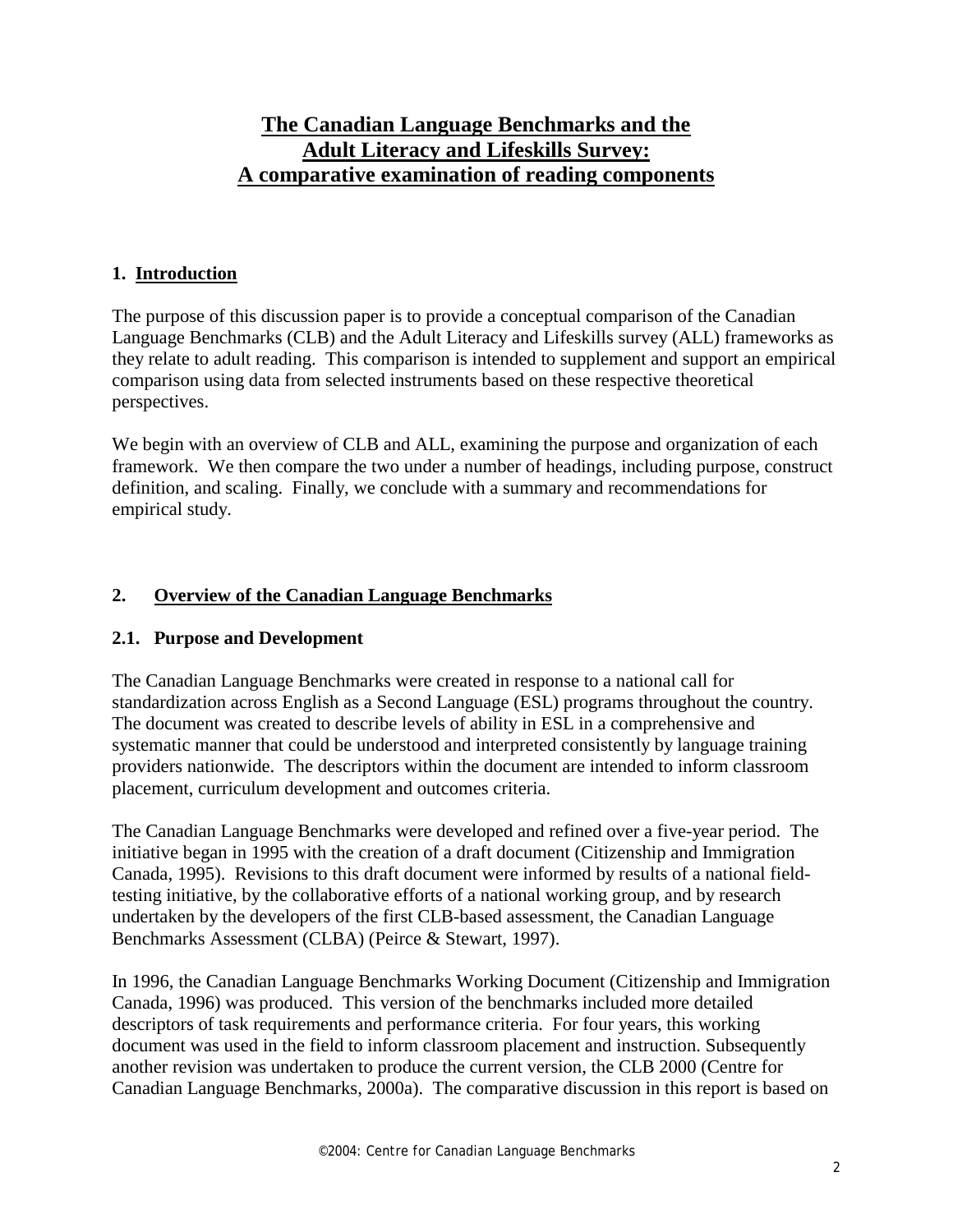an examination of the CLB 2000, and all commentary on the CLB from this point forward is made in reference to that version of the document.

### **2.2. Format and Content**

The CLB 2000 addresses four language skills – reading, writing, listening, and speaking. Each skill is organized into three stages – basic, intermediate, and advanced – and each stage comprises four levels of ability, or benchmarks, for a total of 12 benchmarks in each skill.

For each skill at each benchmark, a range of information is provided. *Global Performance Descriptors* afford an overview of the general characteristics of performance at a particular level of ability. *Performance Conditions* describe requirements and limitations associated with a given benchmark. *What the Person Can Do* provides a description of the language functions compatible with the benchmark. This information is further supported by *Examples of Tasks and Items*, a more detailed description of the characteristic features of tasks that are considered to be suitable examples of criterion performance by learners at that level of ability. Finally, *Performance Indicators* describe the responses that define successful performance on a given task.

## **2.3 Definition of the Reading Construct**

In order to tease out a definition of the reading construct implicit in the CLB 2000, it is necessary to first understand the evolution of thought that underpins current theories of language competence and proficiency.

In the mid 1960s, a unidimensional view of the construct of language gave way to a theoretical model that acknowledges four skill areas and takes into account the functional and contextual aspects of communication. Canale and Swain (1980) first posited a four-dimensional model comprising linguistic, discourse, strategic, and socio-linguistic competencies, while Bachman and Palmer (Bachman, 1988) later presented a three-pronged approach which included language competence, strategic competence, and psycho-physiological mechanisms. These multidimensional models are considered by the field to be superior to earlier models of general language proficiency because they reflect the best features of the communicative approach to teaching. They describe the ability to use language to accomplish communicative tasks, rather than simply a grammar-based knowledge of language (Swain, 1984).

The CLB defines the language construct in a manner that most closely aligns with the Bachman and Palmer model, acknowledging that proficiency in a language involves aspects of both competence and performance, both of which are influenced by skill and method factors relating to modality, situation, and context. The underlying principle is a belief that language is intended for communication. In the CLB 2000, the target construct is defined as *communicative proficiency* or "a person's ability to accomplish communication tasks" (CCLB 2000a, VIII). The approach is said to be learner-centred, task-based, and competency-based, a competency being defined as "demonstrable application of knowledge and skills" (CCLB 2000a, VIII).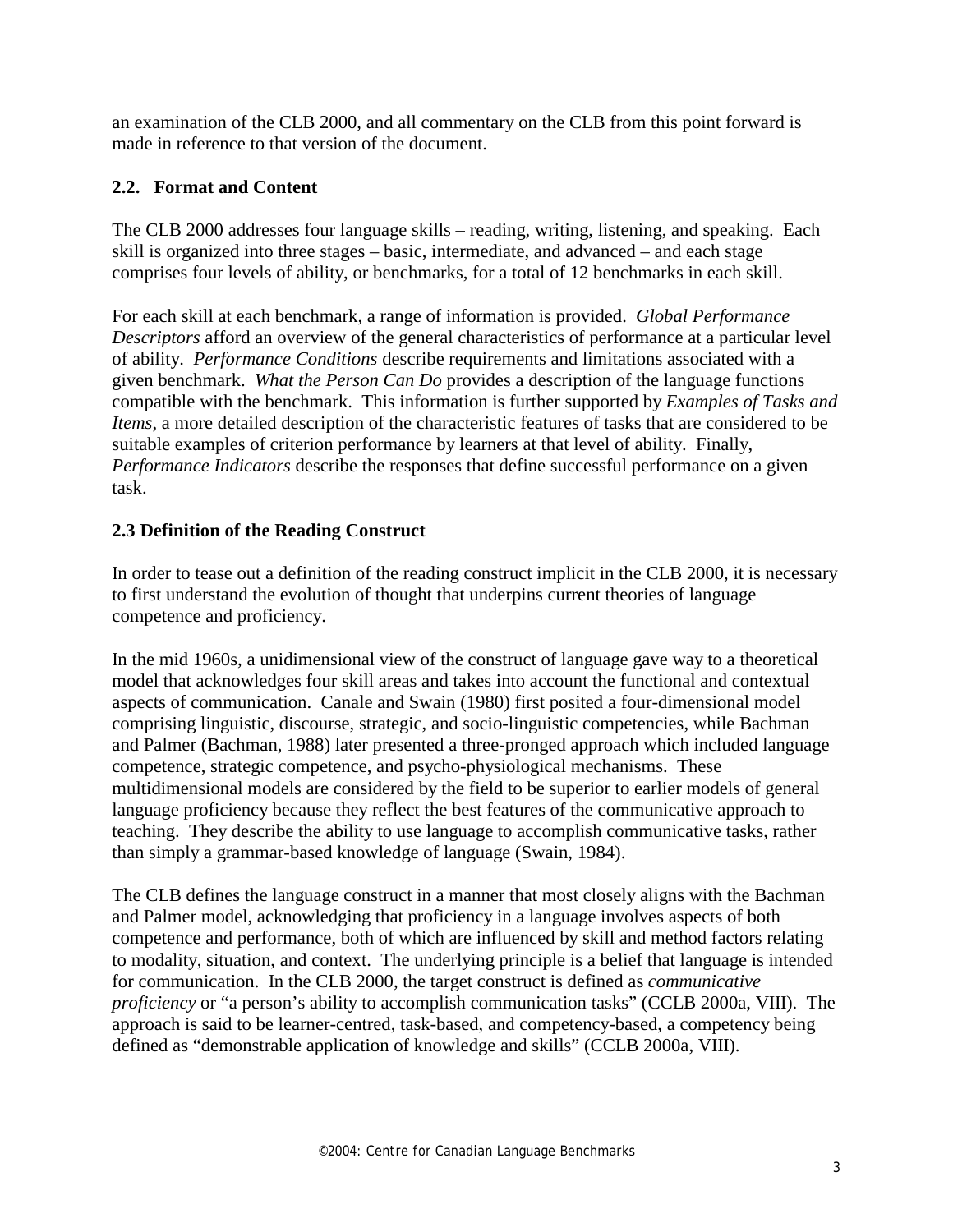Based on this approach, the reading construct as one component of communicative proficiency can be defined in the following manner:

> For CLB 2000 purposes, communicative proficiency in reading is the ability to demonstrate reading-related knowledge and skill by accomplishing communication tasks as described in the document.

## **2.4 Setting levels**

The CLB reading scales describe a range of ability from complete beginner to extremely advanced. At the low end of the scale, a reader at benchmark 1 is presumed literate in first language, but has a very limited comprehension of reading texts in the English medium. The person can recognize only a very limited number of familiar words and phrases in contexts that are personally relevant. At the opposite end of the continuum, a reader at benchmark 12 is performing at a highly sophisticated level on a range of complex reading tasks that require critical, conceptual, and inferential strategies.

Setting of levels on the CLB benchmark scale is accomplished by means of an assessment instrument designed for this purpose. A variety of such instruments exist across Canada, and most of these have been developed with classroom placement as the main objective. For this reason, they tend to be relatively short tests that have been validated only for use in low-stakes assessment contexts. Many of these tools are confined to an assessment of benchmarks 1 to 8, as these are the levels most commonly associated with placement in language programs.

Of the available instruments, the Canadian Language Benchmarks Placement Test (CLBPT) is the most likely choice for this empirical study. One advantage of using the CLBPT is the fact that it is readily available, efficiently administered, and widely used for the assessment of large groups of learners. Two potential drawbacks to using the CLBPT are as follows: the test is very short and therefore may not be as reliable as some of the longer CLB-based instruments; and the test does not provide benchmarks for learners whose reading ability exceeds benchmark 8.

The CLBPT was originally designed for low-stakes classroom placement. The objective in developing the test was to keep the administration time as short as possible while still allowing trained assessors to place learners into the appropriate ESL classes. The design, format, and approach of the CLBPT represent the best possible compromise between the mandate for a very short test and the requirement to fully represent the domain of behaviour. The CLBPT reading tool comprises four tasks which increase in difficulty. The first is a word-level task that involves matching graphics to single words and phrases; the second is a short, simple story; the third a general-interest article; and the fourth a longer and more technical text. All of the items associated with these tasks are four-option multiple-choice.

The CLBPT tasks and items were written to reflect CLB benchmark descriptors, but no formal validation was carried out to establish the relationship between the individual test items and the benchmark levels. Instead, to investigate the degree to which results on the CLBPT are compatible with the CLB domain, a study was conducted in 2001 to examine the extent of agreement on reading results between the CLBPT and the Canadian Language Benchmarks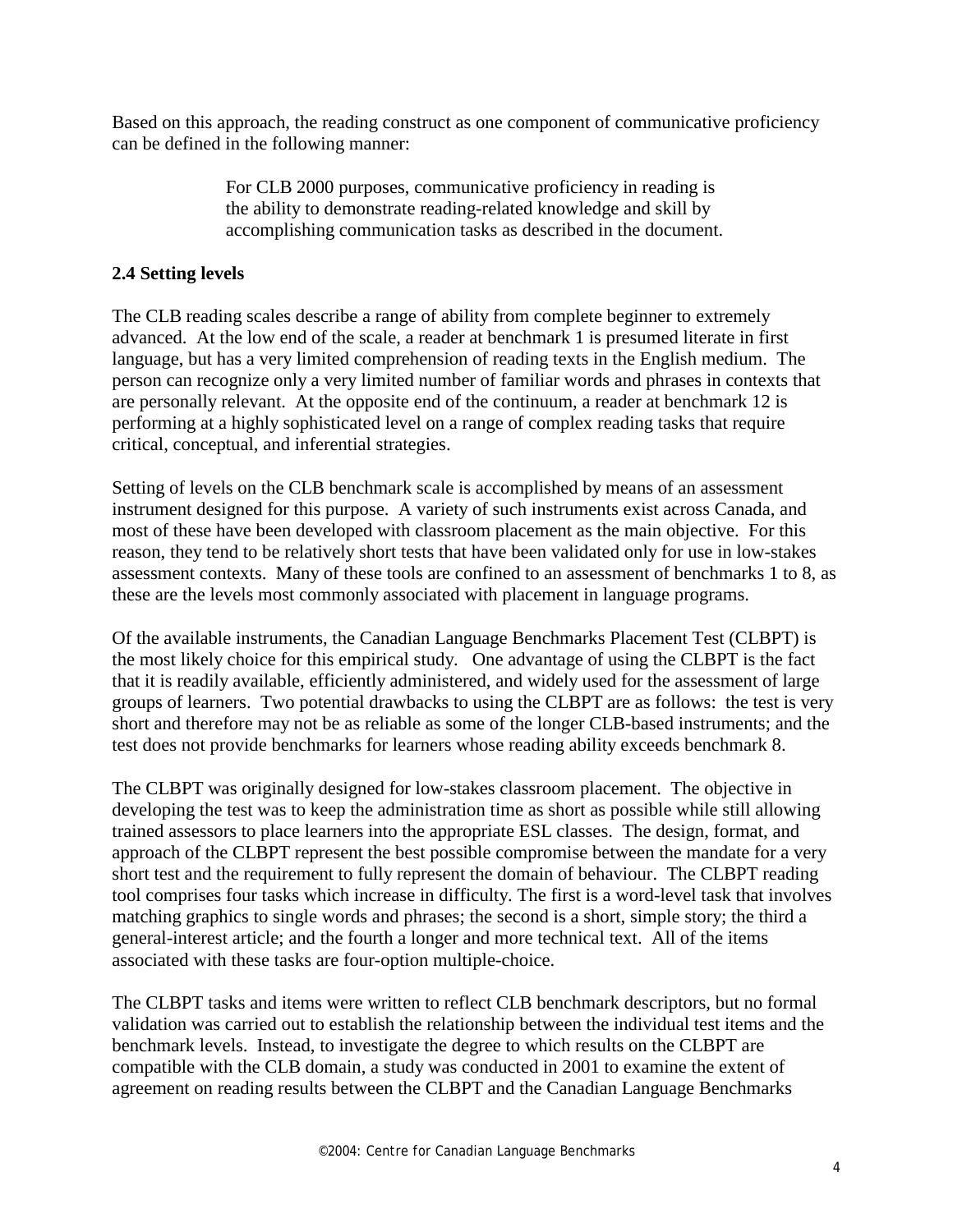Assessment (CLBA), a longer CLB-based test. This study, involving about 500 cases, was followed by an extensive compilation of reviewer responses to the CLBPT, as well as an analysis of internal consistency.

The CLBPT renders reading benchmarks by the application of the following conversions to a total raw score on 29 multiple-choice items.

| Raw Score | <b>Benchmark</b> |
|-----------|------------------|
| $0 - 4$   | Pre-benchmark    |
| $5 - 7$   | Benchmark 1      |
| $8 - 10$  | Benchmark 2      |
| $11 - 13$ | Benchmark 3      |
| $14 - 16$ | Benchmark 4      |
| 17-19     | Benchmark 5      |
| $23 - 25$ | Benchmark 7      |
| 26-29     | Benchmark 8      |
|           |                  |

## **3. Overview of the International Adult Literacy Survey**

#### **3.1. Purpose and Development**

The ALL reading framework is the outcome of several decades of work on measuring the skills of adults. Beginning in the 1970s, a number of attempts were made to find a way to document the reading skills of adults in the United States. Early attempts sought to identify a minimum set of competencies in reading, in line with the then current trend towards mastery learning and minimum competency educational movements and to determine the number of adult "illiterates" in the country (L. Harris Associates, 1970, 1971; Northcutt, Selz, Shelton, Nyer, Hickok, & Humble, 1975).

As part of the *Reading is Fundamental* effort, Murphy (1973, 1975) introduced a more sophisticated approach in his 1970s survey. He asked his respondents to respond to questions based on real documents (as had the functional competency movement), but was not interested in how many adults fell into the literate and illiterate categories. Rather he was interested in how test questions on different kinds of everyday documents affected reading scores and on how well different groups of respondents (young/middle age/older, for example) did with different tasks and texts. Murphy did not classify individuals. This was not his intent, but his methodology also did not allow him to do so. Because his primary interest was in how well adults could read a wide range of texts, and as this range was greater than any individual would be able to deal with in a single test setting, different groups of individuals answered different sets of tasks on different texts.

Since the time of Murphy's work, psychometrics has developed tools for assigning scores on a common scale to individuals who take over-lapping, but not identical, sets of text items. The ALL framework is a direct development of Murphy's approach using these new tools to provide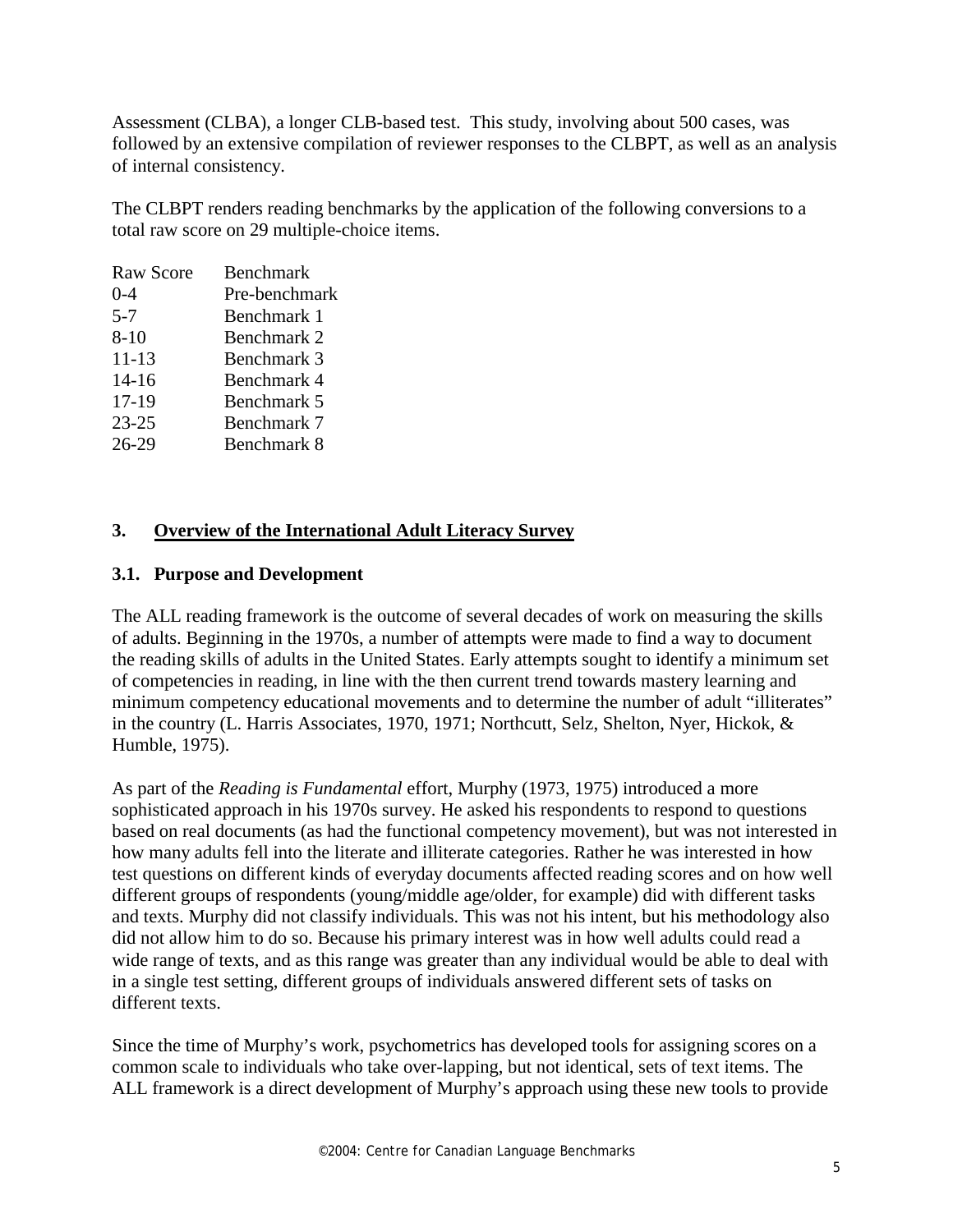a profile of skills in the population. It shares with Murphy both a lack of interest in classifying individuals as literate or illiterate and a focus on identifying the skills of individuals in terms of the kinds of reading tasks they can successfully accomplish

The ALL framework, as it currently exists, was developed through a number of studies of adult literacy in North America. Kirsch and Mosenthal (1991) first developed a version of the theory that underlies the framework as a way of interpreting the results of the Young Adult Literacy Survey. Refinement of the theory continued through work on a survey for the Department of Labor (Kirsch & Jungeblut, 1992) and in the National Adult Literacy Survey (Kirsch, Jungeblut, Jenkins, & Kolstad, Andrew, 1993). At the same time, in the survey of Literacy Skills in Daily Activities, Canadian researchers were showing that the framework was appropriate not just for adult reading in English, but that it applied equally well to understanding adult literacy in French (Satin, Kelly, Montigny, & Jones, 1991). The International Adult Literacy (IALS), conducted with the OECD in three waves through the mid- and late-1990s, demonstrated its application across a wide variety of languages. The ALL framework is essentially identical to that used in IALS with one exception, noted below.

## **3.2. Format and Content**

The ALL adult literacy framework is part of a larger adult skills study, which includes frameworks for numeracy, analytical reasoning, teamwork and information and communication technology. Experts in each field developed the frameworks more or less independently. An overarching framework has been prepared, but this has been derived from the individual frameworks, and not vice-versa.

 The literacy framework identifies five levels of skill. These levels were empirically derived in that the cut points between levels were established after examining the data and finding points that best seemed to group individuals with similar skills. More recent research (as yet unpublished) seems to support the basic correctness of the cut points in terms of underlying component skill differences. Nonetheless, it is important to stress that the levels of reading skill in the ALL framework were not theoretically pre-determined. It is also important to keep in mind that none of the levels can be interpreted as "illiterate". Most individuals at the lowest level (1) are usually able to carry out reading tasks of some kind. Instead the levels should be interpreted as an increasing ability to carry out reading tasks of greater variety and complexity. . In the ALL implementation ability is judged probabilitistically, i.e., individuals are placed at a level by getting 80% or none of items of a given level of difficulty correct, but only after theoretical item difficulty has been confirmed empirically.

#### **3.3 Definition of the Reading Construct**

The ALL framework defines *literacy* as:

…using printed and written material to function in society, to achieve one's goal, and to develop one's knowledge and potential.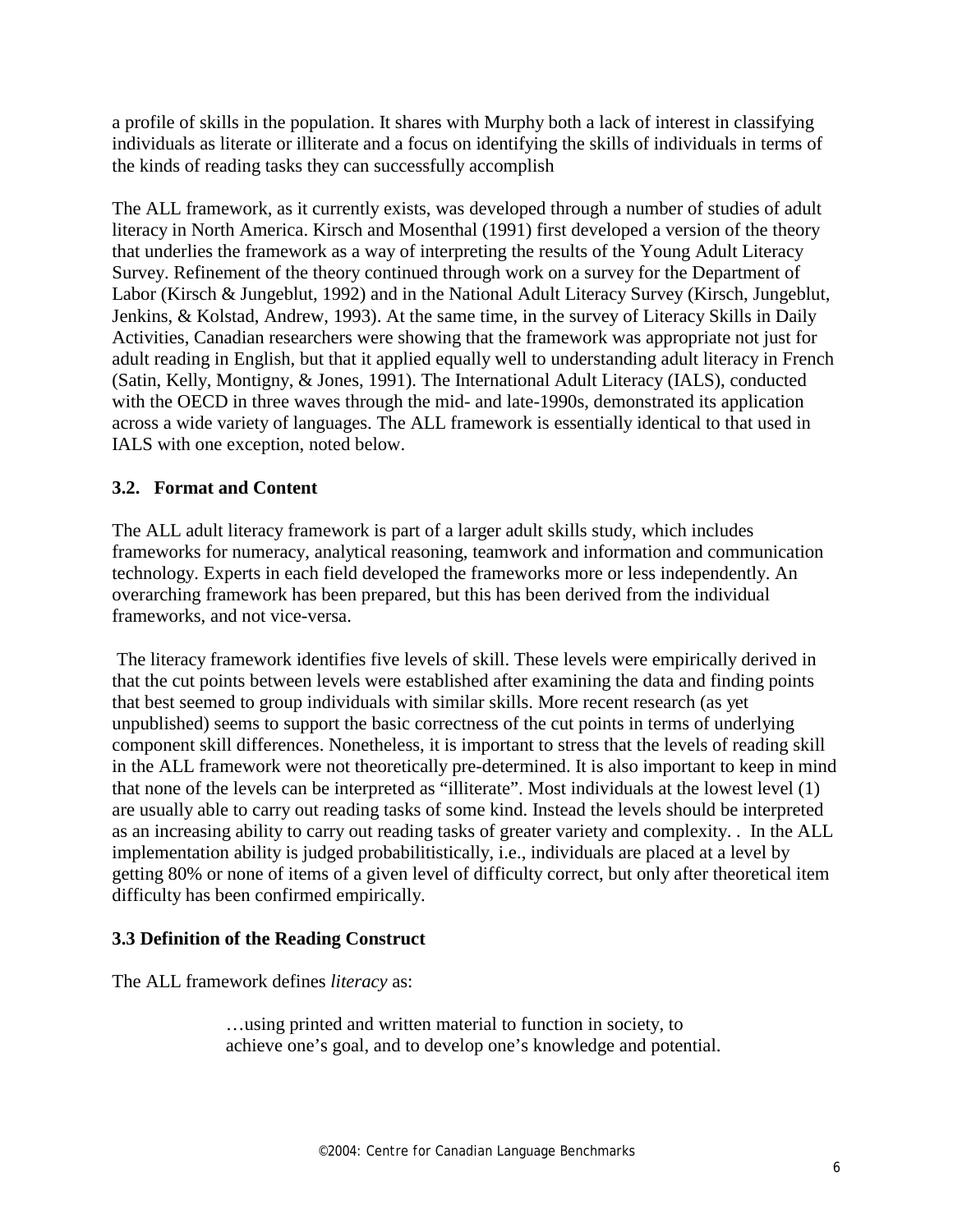Each of the elements in this definition plays a role in defining the domain of the test and how it is realised in the test setting. The framework identifies three essential characteristics of tasks:

#### Adult context/content

 The materials on which the test is based must be those used by adults as part of their daily life and must be as representative of common texts as possible. While there has been no definitive analysis of the contexts and content of adult reading, enough is known to suggest that sampling from the following categories covers the major areas:

- 1. Home and family
- 2. Health and safety
- 3. Community and citizenship
- 4. Work
- 5. Leisure and recreation

The framework is clear that these categories play no direct role in assessing differences in ability. Rather their role is to ensure that the results of the test can be legitimately generalized to the main domains of adult reading. . Although the combination of the BIB matrix design and the statistical techniques used to estimate individual proficiency combined with the sampling of context and content to yield proficiency estimates that are relatively unaffected by familiarity or lack of familiarity.

#### Materials and texts

The framework identifies two major categories of texts, prose and document.

- 1. Prose texts are often called continuous texts. They are typically composed of full sentences organised into paragraphs, which may or may not be organised into labelled sections, chapters, etc.
- 2. Document texts are often called non-continuous texts. The TV program grid is a common document in North America. The basic structure is a list, which may be organised into matrix patterns or a graphic pattern.

While these, too, do not contribute directly to consistent differences in ability (prose texts are not inherently more difficult than document texts), population groups do differ in the overall success with different types. For example, in IALS German adults were able to deal more easily with document tasks than were Canadian adults, but these two groups did not differ in their abilities with prose-based tasks.

Document texts, especially graphic texts, frequently contain numerical information. While tasks requiring arithmetic operations (adding, subtracting, etc.) were included in a third text type, quantitative literacy, in IALS and previous work, these tasks now form part of a new numeracy framework. Still, tasks using numerical information, but not requiring arithmetic operations, are common in everyday life and remain part of document literacy in ALL as they were in IALS.

#### Process/strategies

The characteristics of reading tasks that do affect their relative difficulty concern the structure of the information (Type of Match), the semantic complexity of the information (Type of Information), and the complexity of relevant information in the text (Plausibility of Distractors). The theory of process and strategy that underlies the ALL framework is a rich and complex one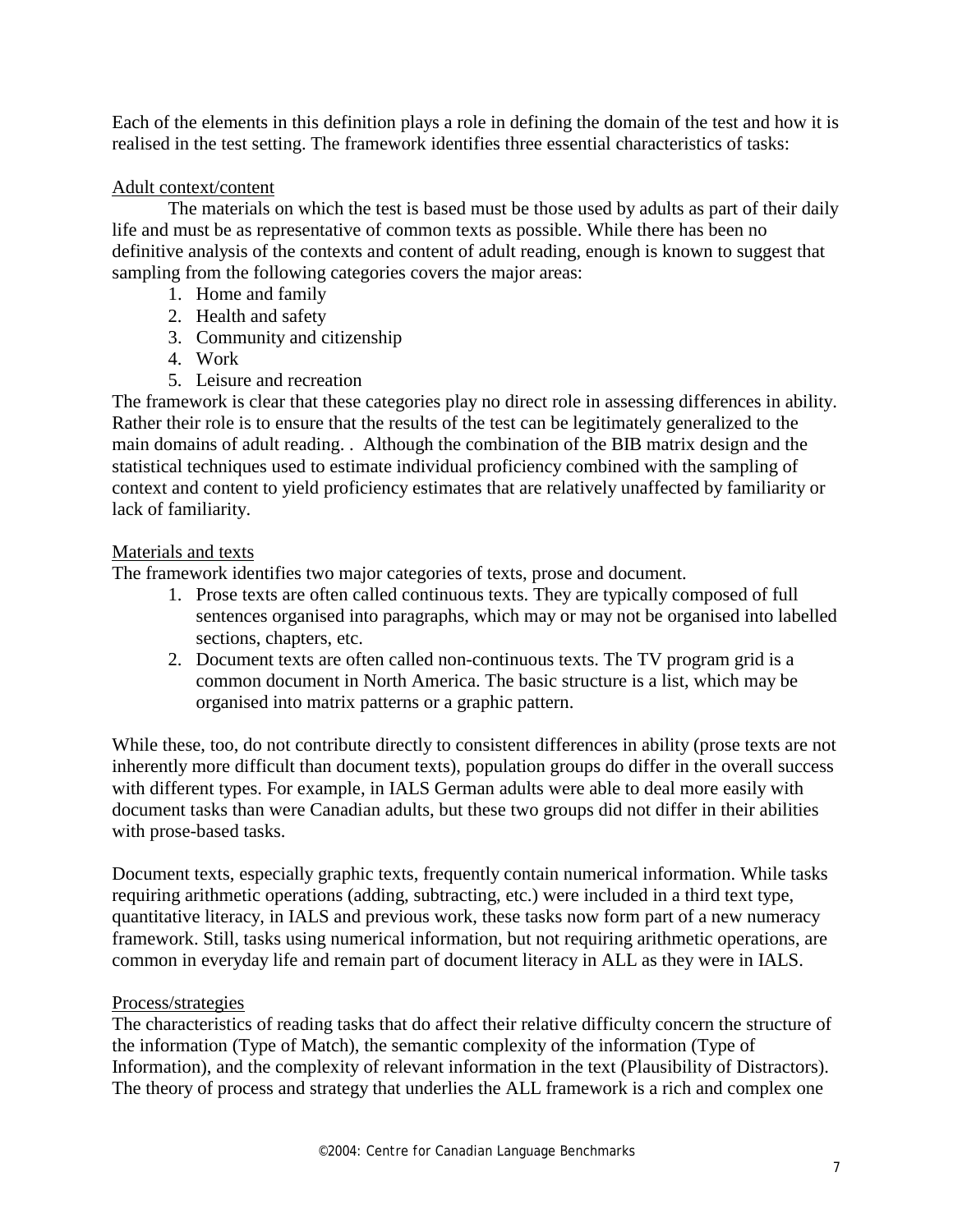and cannot be fully summarised here (see the full ALL document framework), but a brief description of each follows:

*Type of Information*: The semantic properties of the information required to complete a cognitive task, such as a reading task, have long been known to affect difficulty. Thus, cognitive tasks requiring concrete information are easier than those requiring abstract information. The ALL framework has an algorithm for evaluating the relative abstractness of the information of a task.

*Type of match*: The task of obtaining relevant information from a text may be as simple as finding a single match to a key phrase or as complex as having to combine information from one or more texts with prior knowledge to generate a new idea. The prominence of the information in the text also plays a role in the difficulty in locating it. The ALL framework uses another algorithm, derived from analysis of a variety of reading tests, to evaluate the complexity of the match.

*Plausibility of distractors:* Obtaining the necessary information is easier if there is no conflicting information in the text(s). (Distractors here, refers to information in the text, not in the test question.). There is an ALL algorithm for assessing this, as well.

*Readability of text:* The standard estimates of text readability (such as the popular Flesch measure) turn out to have little effect on task difficulty, once the other three process / strategy characteristics are taken into account. This is as one would expect, because reading tests have long been constructed with items of widely varied difficulty based on one text. A very simple text (in the Flesch sense of simple) might not support a task with a complex *type of match* property, but generally any text would support both relatively easy and relatively difficult tasks.

ALL items are written with these process/strategy characteristics in mind and test forms are constructed to have tasks with a full range of process difficulties. It is important, however, to understand that tasks are not put in an ALL level based on their process difficulties; the level of an item is determined solely by its IRT values. The correctness of the process/strategy framework depends on how well the process characteristics predict the empirical IRT difficulties.

#### **3.4 Setting levels**

ALL, like IALS, uses a two-parameter item response model to score the tests. IRT models are dual models, providing an estimate of individual ability and task difficulty on the same scale. This allows the ability of an individual to be interpreted directly in terms of item properties. IRT estimates of ability and difficulty typically are centred on 0, yielding scores that mostly lie between  $-3$  (low scores) and  $+3$  (high scores). To avoid negative numbers, scores and difficulties on ALL are transformed by the formula:  $IRT*50 + 250$ . The result is a range of scores from 0 to 500, with most scores between 100 and 400.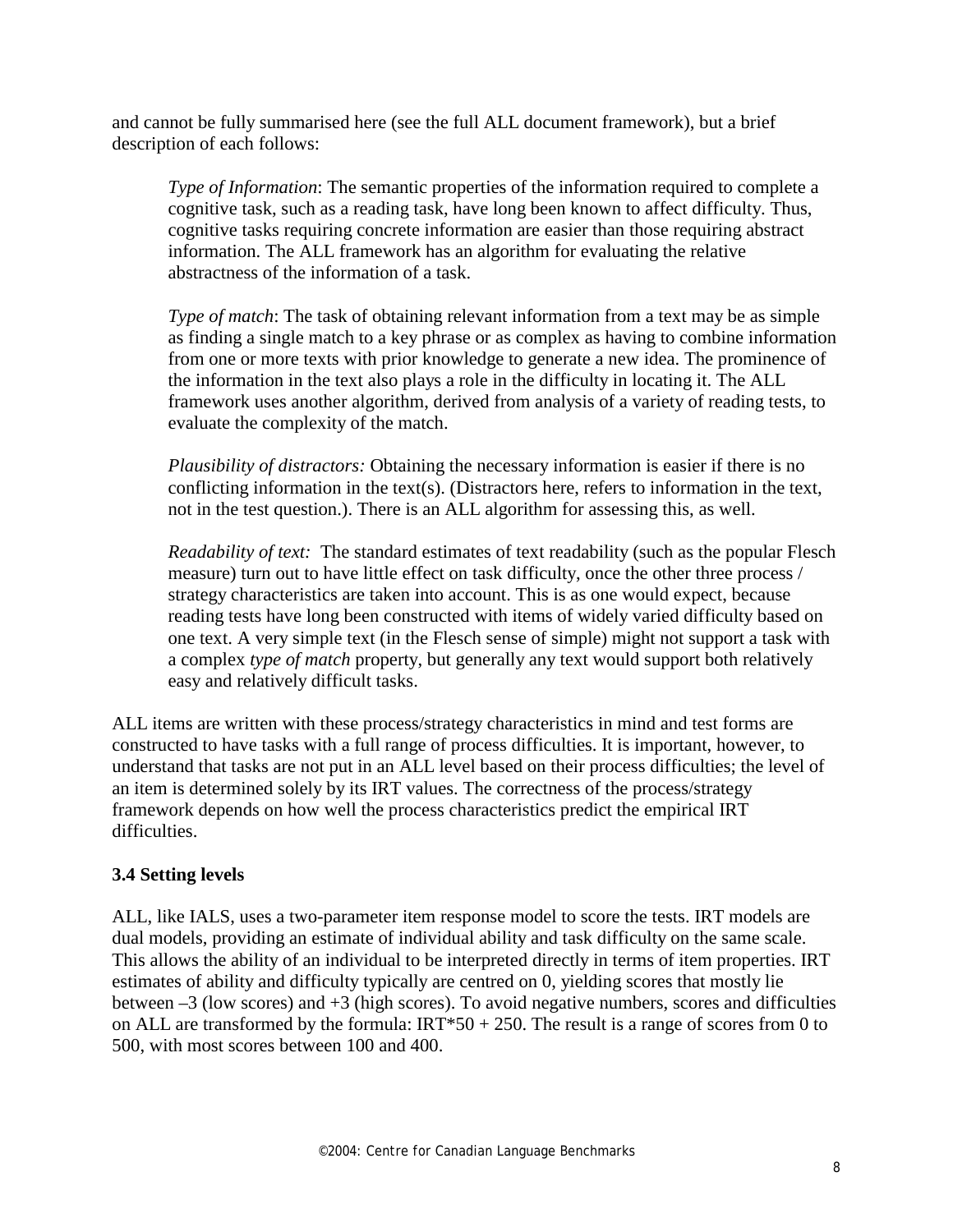Because item difficulty is not a single number but a curve of probabilities of success, it is necessary to select a single probability point for all items. Because ALL is concerned with the ability to consistently use printed and written material, item difficulties are considered to be the point at which individuals have a .8 probability of success.

Because an individual's score is the likelihood of successfully completing tasks at a given level of difficulty, it is possible to relate that score to characteristics of the items. For these item characteristics to provide a description of individual ability requires that items with similar degrees of difficulty share many characteristics; that indeed, appears to be the case. In studies over a number of surveys, consistently high correlations between the process/strategy variables and item difficulty measures strongly argue that these are the characteristics related to difficulty and, hence, to ability.

Because it is often difficult to work with the continuous range of numbers that the IRT model generates as scores, a series of cut-points were established to provide categories of ability. The correlations seemed to work best with five categories:

Level  $1: 0 - 225$  Level 2: 226 – 275 Level 3: 276 – 325 Level 4: 326 – 375 Level 5: 376 – 500

Each task is then assigned a level based on the ability required to have a success likelihood of .8. Individuals are then assigned to a level such that they have a greater than .8 likelihood of answering items in the level below (except level 1) and a less than .8 probability of answering items in the level above (except level 5). For example, an individual with a score of 285 would be assigned level 3 because such an individual would have a greater than .8 probability of success with a level 2 task (which requires no greater score than 275 for the most difficult task) and a less than .8 probability of success with a level 4 (which requires an ability of 326 for .8 success with the easiest task). In reports from ALL, individual ability will be described in terms of characteristics of the items that match that ability.

#### **4. Comparative Examination**

Points of comparison can be drawn between the CLB and IALS frameworks with respect to their fundamental purpose and design, the extent to which their basic constructs overlap, and their likelihood of producing test score interpretations that allow for mapping onto a scale.

#### **4.1 Fundamental Purpose and Design**

The CLB is designed to provide a descriptive summary of proficiency in ESL. Its descriptors are aimed at capturing the performance of an immigrant population within the Canadian context. The original design and content of the document is based on the intuitive predictions of a group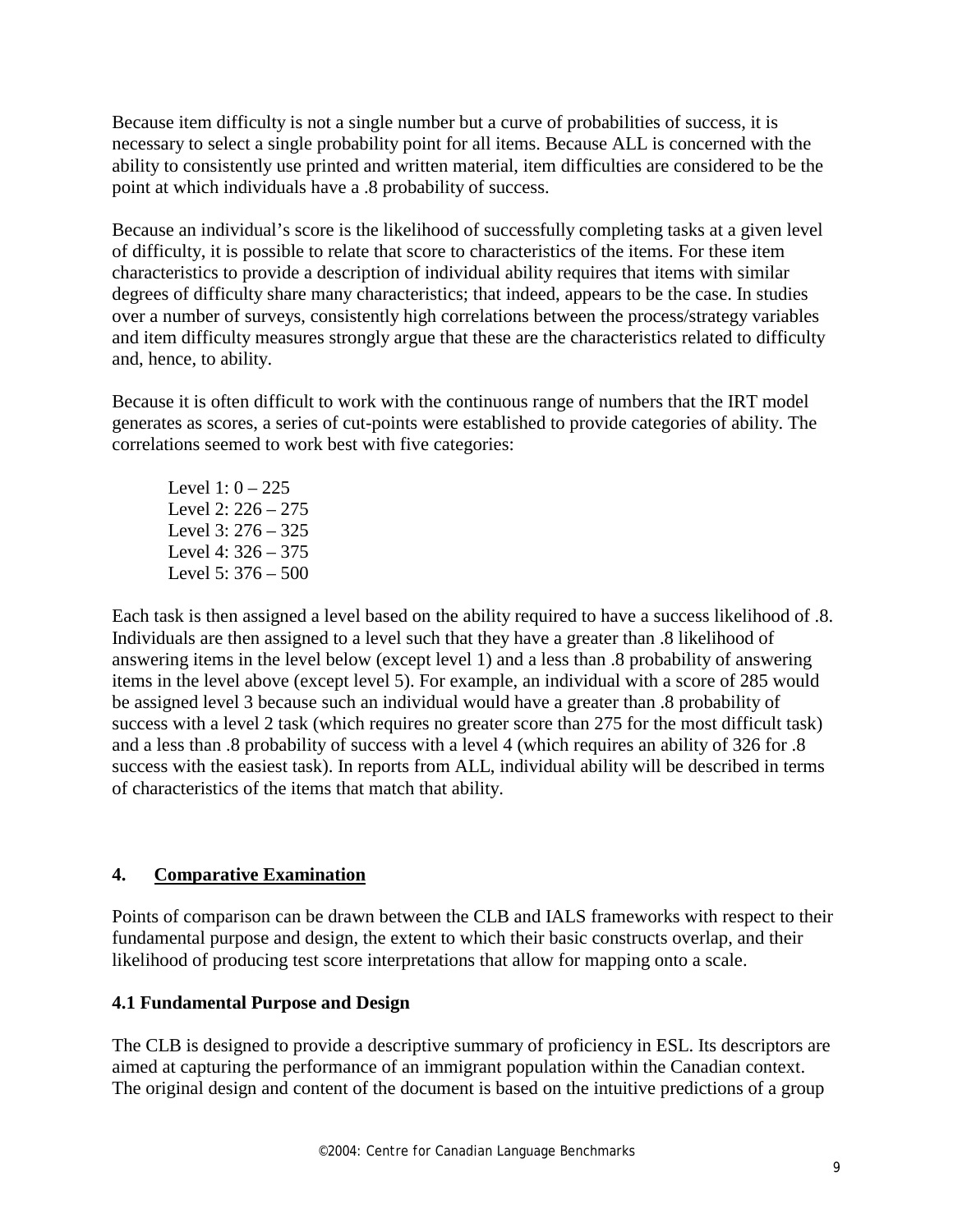of experts in the ESL field, and the scales presented in the document were not empirically validated as a condition of its development. The only validation that has been carried out to date has been on certain ESL assessment instruments aligned to the document's specifications.

In contrast, the IALS is a measure of official language literacy. It has been developed to describe the performance of individuals using types of written and printed materials common within a country. The basic validation of the framework is that the results are consistent with the expectations of the underlying theory of adult reading theory. In addition, the scores have been demonstrated to be highly related to a range of social-economic educational and health outcomes and to be the product in large measure of formal instruction.

Because the ALL framework provides specifications for the tasks and items included in the survey, it can be used to create a test blueprint, whereas the CLB is not a test blueprint. While the CLB may serve as an appropriate underpinning for test development, it does not set forth explicit specifications, nor does it present a hierarchy of difficulty that has been empirically validated. Its purpose is to provide a framework for describing what learners tend to do, so that educators can conceptualize classroom levels in a standardized manner across the country and can plan programs and curricula accordingly. As such, the CLB is used as an interpretive tool by a variety of professionals and organizations, ranging from individual instructors to program coordinators, funding bodies, and government agencies. In contrast, the ALL is intended for testing purposes. While it has been used for instructional applications in some contexts, its purpose is to facilitate a fair and valid comparison of literacy levels among the populations of different countries, including both those with substantial immigrant populations, and those without such populations.

#### **4.2 Definition of the Reading Construct**

The CLB and ALL definitions of reading both focus on understanding for different purposes and in different contexts. Both are task-based and competency-based. In a broad sense, then, they are compatible, and contain substantial overlap.

ALL tasks are generally short answer, while many of the standardized tests of reading based on the CLB rely on multiple-choice items. The rationale for the multiple-choice item type tends to be based on administrative convenience, efficiency, and the importance of obtaining a reading measure that is not contaminated by influence from other skills, particularly writing. Those aspects of the CLB reading domain that are not testable in an objective format, such as "explain how something works (in nature or man-made) based on a text" (CLB, p. 91), or "use two bus route maps/schedules: locate a time of departure; coordinate with transfer to reach destination" (CLB, p. 89) are more likely to be found in classroom assessments or curriculum materials.

Most of the assessments that have been developed to align with the CLB 2000 avoid the explicit use of numeracy items. For example, a reading item that requires knowledge of mathematics or a text involving a bar chart or pie graph would be excluded as a potential source of constructirrelevant variance. Thus, although the CLB document includes task types that require the application of numeracy skills, many of the existing CLB-based tests do not. As set out above, because matrix documents with numerical information and graphs are an important part of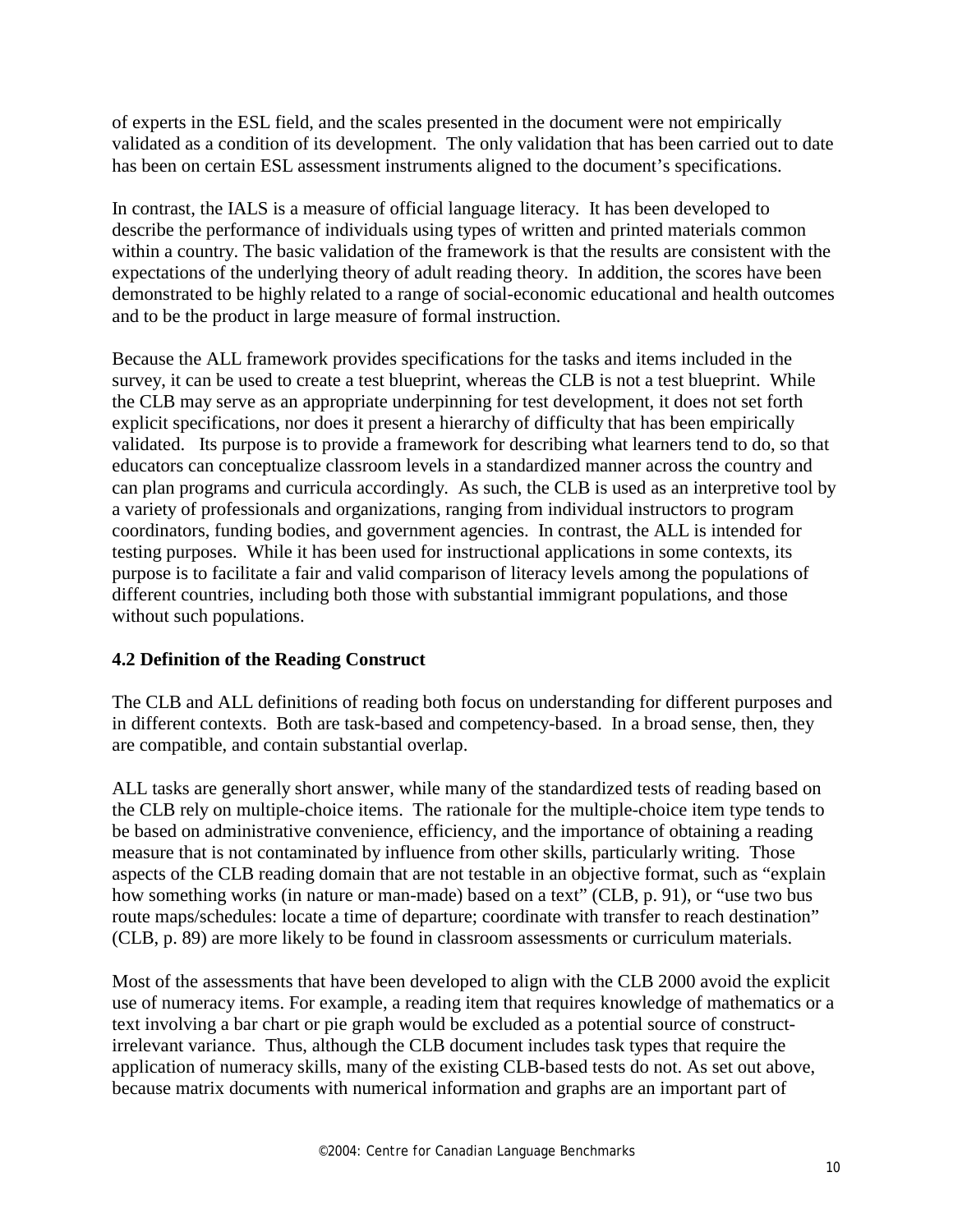everyday literacy, they form an essential part of ALL document literacy. Previous versions of the ALL framework (such as that for IALS) did include a separate measure of quantitative literacy, but a richer numeracy framework that includes, but goes beyond, the IALS quantitative literacy measure has been developed for ALL. ALL does include texts with numerical information in the document literacy framework as these are common read world tasks, but none of them require any calculations.

Because both frameworks are based on a communicative model of language, the representative tasks, as described, are authentic, meaningful, and embedded within relevant social, academic, or business contexts. This feature lends a high degree of face validity to both documents, as users tend to readily accept the relevance and practical application of descriptors that appear to describe real-life contexts and situations. In the ESL community, the authentic and communicative approach to the CLB is considered very beneficial in terms of positive curricular influence. What this means is that the CLB framework ensures that learners are taught to really comprehend and express meaning, rather than to simply internalize grammar rules and memorize lists of vocabulary.

However, for testing purposes within an ESL population, the complexities of a communicative approach introduce certain tensions that can sometimes be problematic. The requirement of authenticity, for example, must be carefully balanced against potential interference from cultural bias. A truly authentic task, by definition, cannot be separated from the cultural context in which is carried out, and yet, a test of ESL must be equally fair to learners from a variety of linguistic and cultural backgrounds (Norton & Stewart, 1999). For this reason, the majority of standardized CLB-based tests, and in particular those intended for high-stakes usage, tend to steer away from tasks that are considered to be culturally biased, and as a result, these instruments may not reflect the full impact of cultural variables on learner performance. Several aspects of the ALL design mitigate against problems of cultural bias. First, items are subjected to a sensitivity review that identifies and eliminates problematic content. Second, a matrix design is available to provide much greater content coverage, reducing the potential impact of any individual items. Third, procedures can be used to identify aberrant response patterns in empirical data, thus providing yet another guard against bias.

#### **4.3 Scaling the Reading Construct**

It is possible to predict empirical task difficulty from item characteristics in both the ALL and CLB frameworks. In the ALL framework, specific algorithms are available to evaluate tasks for the type of information requested, the plausibility of distracting information, and the nature of the cognitive task required of the reader/ test taker. These rules associate lower scale values with, for example, concrete tasks and searches for simple information, and higher values with more abstract tasks and searches for more complex information. Different schemes are presented for prose and document literacy. The result is a "difficulty score" for each item. These scores have been compared with empirical difficulty data, with two results. First, judgmental rating of items on four variables can be used to predict a substantial proportion of variance in item difficulty indices (87% for prose tasks and 76% for document tasks). Second, detailed comparison of the item ratings and empirical difficulty indices reveals consistent shifts in the nature of the ratings as difficulty increases. Thus, success on items of specific rated difficulty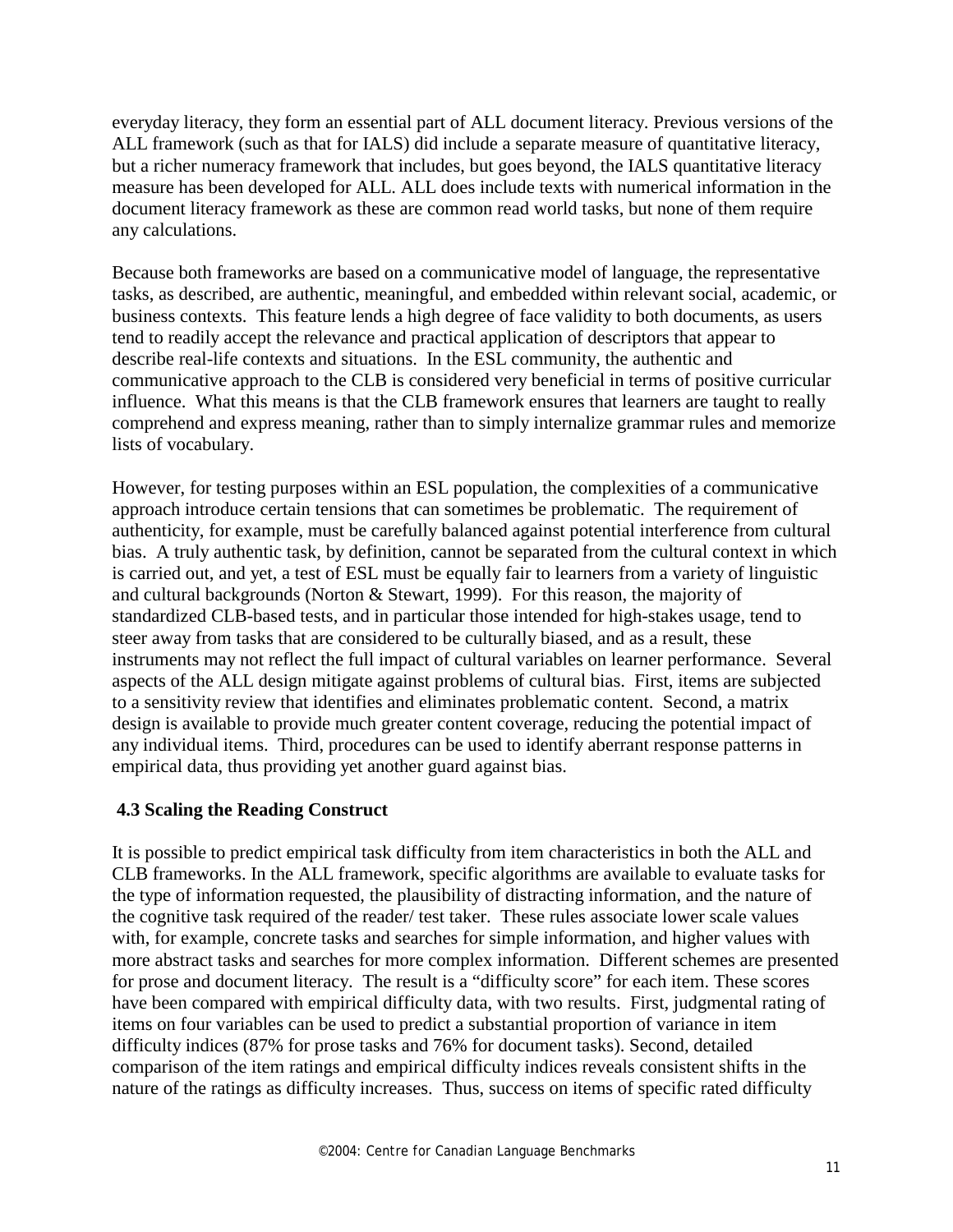can be associated with specific ranges of scaled test scores. That is, scores can be associated with skill levels, and the skill levels can be defined in terms of item characteristics.

This is theoretically possible in the CLB framework as well. However, the prediction of item difficulty is much more exact in the ALL framework compared to CLB. There are three reasons why this is so.

First, holistic judgments are made in CLB item rating compared to ALL, resulting in placement of an item on the benchmark scale. Thus, there is only one variable available for the prediction equation. In one test currently under development, these item ratings account for some 50% of variance<sup>1</sup>. This is poorer than the correlation of single best predictor in ALL prose tasks (80%) and document tasks (72%).

Second, the CLB is primarily an instructional rather than assessment document. As such, it focuses on the relevant tasks and strategies that are assumed to characterize each benchmark, rather than on quantifiable differences that distinguish between ability on contiguous benchmarks. The use of the CLB for assessment purposes is an adaptation and an extension of its original purpose.

Third, we would expect better prediction of empirical difficulties using the ALL scheme because items were written with these quite specific criteria in mind. In contrast, manipulation of the difficulty levels of items designed to fit the CLB document would much less exact, being based on a less specific blueprint.

#### **4.4. Summary**

 $\overline{a}$ 

The reading constructs used by CLB and ALL overlap considerably and are compatible with each other. There are two areas in which each is unique. The CLB construct includes areas of reading that can be tapped via short-answer, multiple-choice, oral response and written summary. While these varying response modalities are indicated in the document, the full range is seldom explored in CLB-based assessment. The ALL construct focuses on areas of the reading construct associated with open-ended written response. Most CLB-based assessment tools tend to exclude texts using numerical information while ALL includes them.

In both the ALL and CLB frameworks, item judgments can be used to predict empirical difficulties and define scales. This has not yet been done for a CLB-based test. In the development and validation of the only likely candidate, the CLBPT, sample sizes were too small for IRT analysis. One would expect less success in predicting empirical difficulties from item ratings in a CLB framework. CLB item ratings are holistic, yielding only one predictor variable; multiple-choice distractors cannot be rated through the CLB framework; and the CLB is an instructional framework adapted for assessment, rather than an assessment framework *per se.*

<sup>&</sup>lt;sup>1</sup> Cited by permission of the Centre for Language Training and Assessment.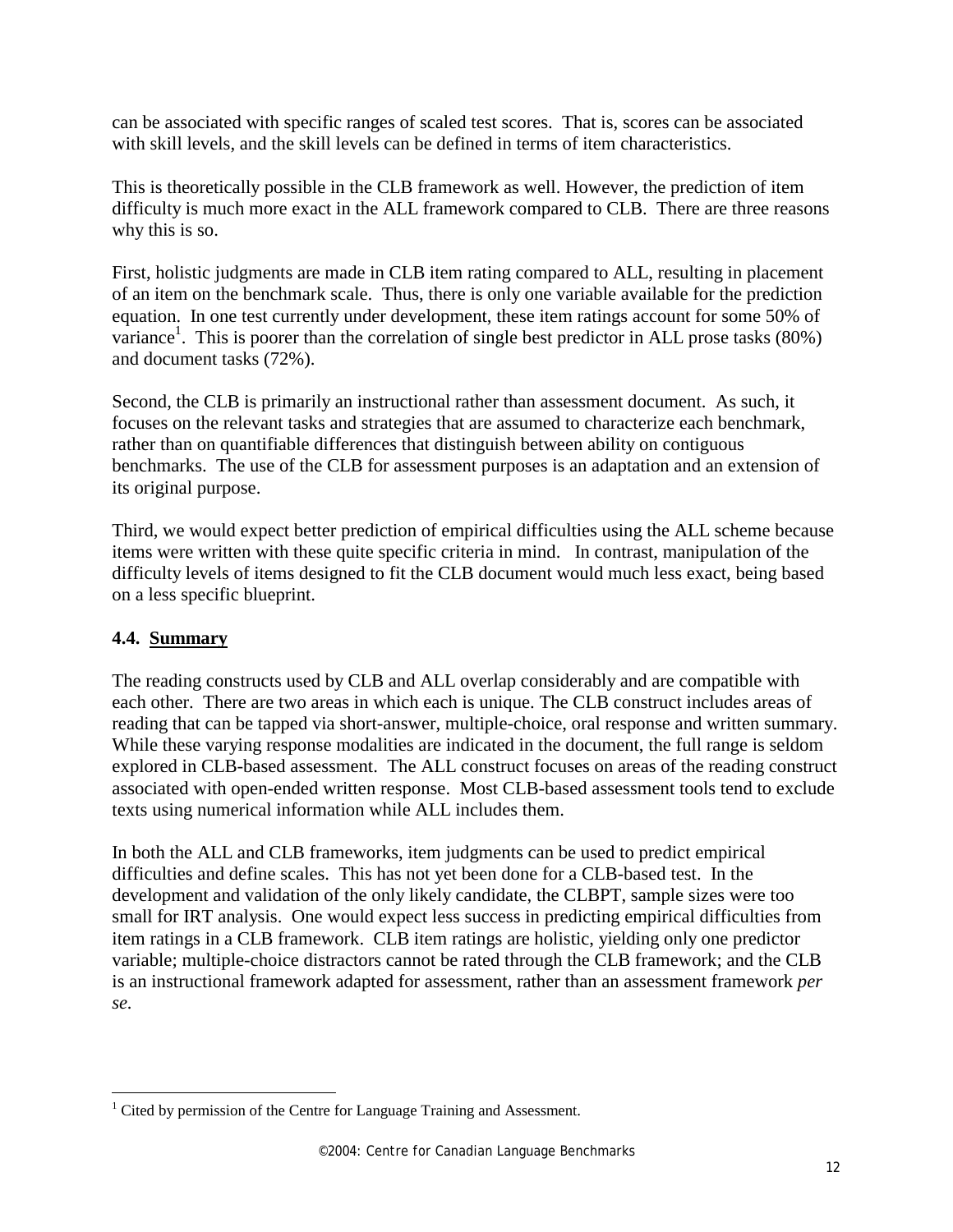### **5. Recommendations for Empirical Study**

Any empirical comparison of scores from CLB-based and IALS-based tests would require supportive conceptual analysis. As noted, the CLBPT is the most readily-available instrument for such a study. The study would need to include:

- Individuals taking both the ALL reading test and the CLBPT.
- Determination of appropriate scores and levels for each test
- Development of a crosswalk to relate scores and levels on ALL to scores and benchmarks on CLB
- It is not necessary to put CLBPT items on the ALL scale or ALL items on CLB scale as the study should not attempt to use ALL items to determine CLB benchmark or viceversa.

Given these ancillary studies, the main data would come from recently-arrived immigrants with a full range of language skills as defined by the two scales. Item level data from both tests would be required, administered in counterbalanced order, sufficiently close in time that little learning has taken place. The most likely source of lower-skilled candidates would be English language classes. Candidates of higher ability tend to be harder to locate.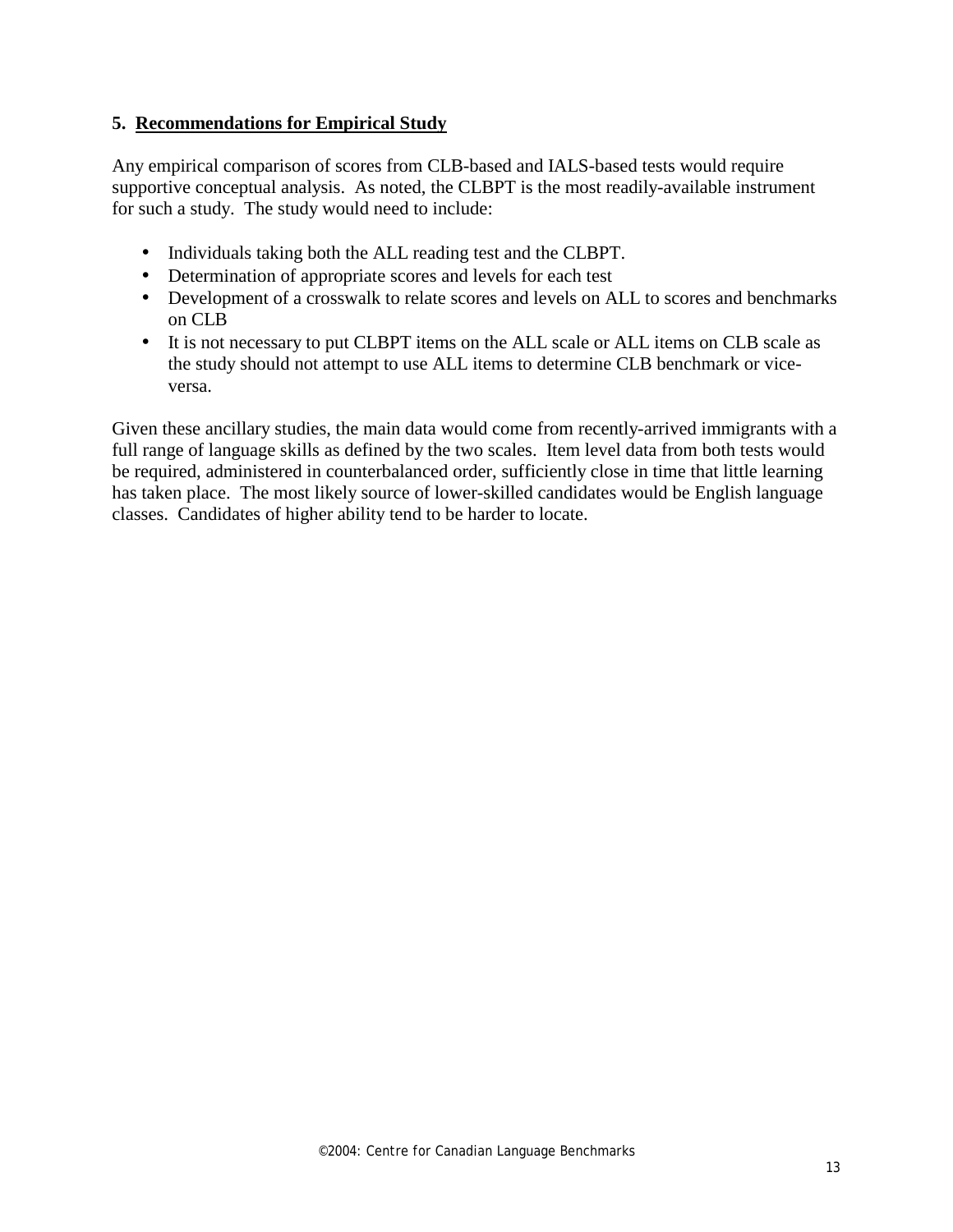#### **References**

- Adult Literacy and Lifeskills Survey. (Undated). *An Overarching Framework for Understanding and Assessing Lifeskills.* Working Draft.
- Bachman, L.F. (1988). Problems in examining the validity of the ACTFL Oral Proficiency Interview. *Studies in Second Language Acquisition*, 10, 2, 149-164.
- Canale, M. (1988). The measurement of communicative competence. *Annual Review of Applied Linguistics*, 8, 67-84.
- Canale, M. & Swain, M. (1980). Theoretical bases of communicative approaches to second language teaching and testing. *Applied Linguistics*, 1, 1, 1-47.
- Centre for Canadian Language Benchmarks (2000a). *Canadian Language Benchmarks 2000: English as a Second Language for adults.* CIC, Ottawa.
- Centre for Canadian Language Benchmarks (2000b). *Canadian Language Benchmarks 2000: ESL for Literacy Learners.* CIC, Ottawa.
- Citizenship and Immigration Canada (1996). *Canadian Language Benchmarks: English as a Second Language for adults.* Ottawa.
- Citizenship and Immigration Canada (1995). *Language Benchmarks: English as a Second Language.* Ottawa.
- Harris L. & Associates. (1970). *Survival Literacy: Conducted for the National Reading Council*. Louis Harris and Associates, New York.
- Harris L. & Associates. (1971). *The 1971 national reading difficulty index: A study of reading ability for the National Reading Council*. Louis Harris and Associates: New York.
- Kirsch, I. (2001). *The International Adult Literacy Survey (IALS): Understanding What Was Measured.* Research Report RR-01-25. Princeton NJ: Educational Testing Service.
- Kirsch, I. S., & Jungeblut, A. (1992). *Profiling the literacy proficiencies of JTPA and ES/UI populations*. Educational Testing Service, Princeton, NJ.
- Kirsch, I. S., Jungeblut, A., Jenkins, L., & Kolstad, A. (1993). *Adult literacy in America: A first look at the results of the National Adult Literacy Survey*. National Center for Education Statistics, Washington, DC.
- Mosenthal, P. B., & Kirsch, I. S. (1991). Toward an explanatory model of document literacy. *Discourse Processes* 14: 147-80.